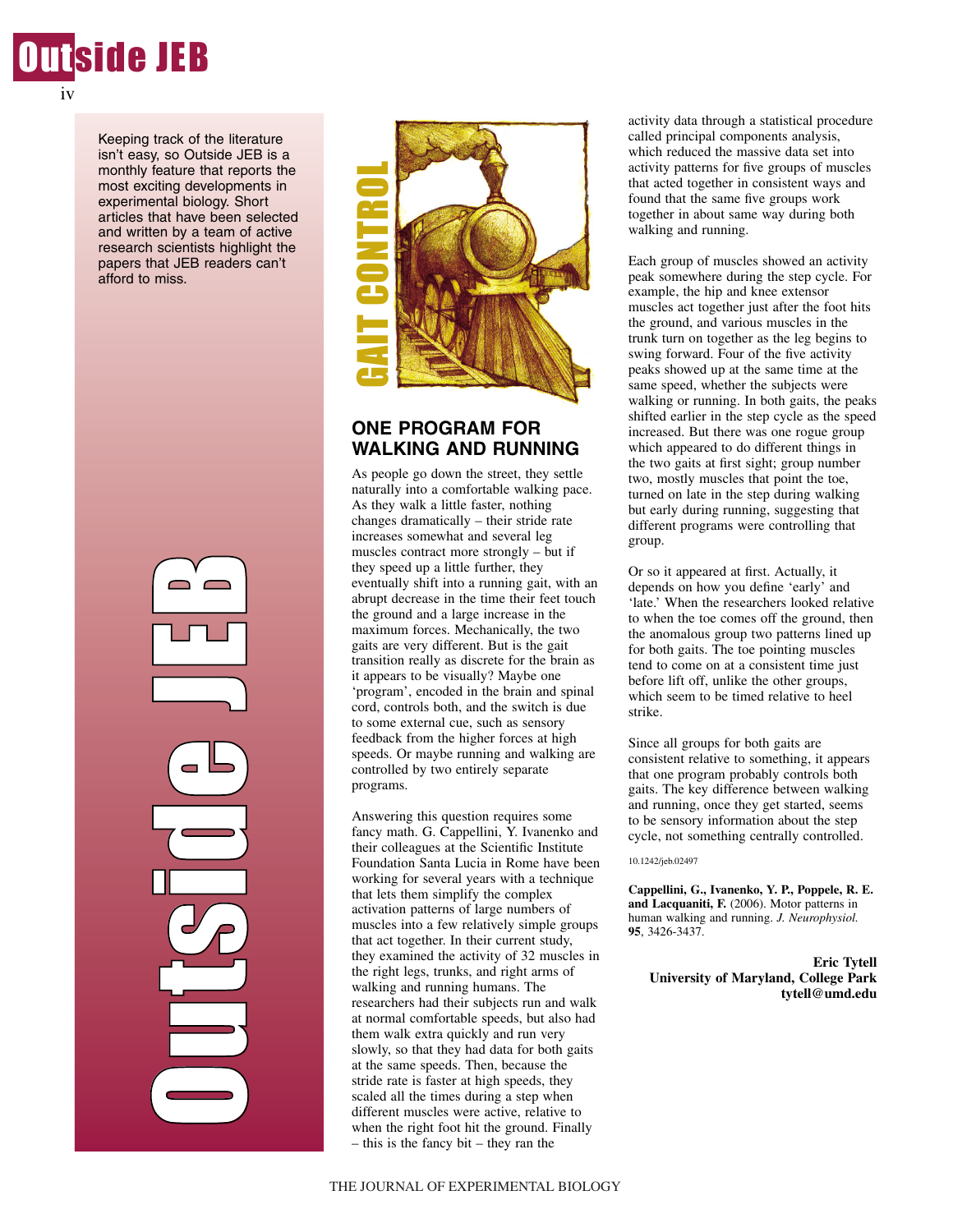# **Outside IEB** v



## **LOCUST MARCHING ORDERS**

Strange things happen when individuals aggregate. That is, a solitary sparrow does not reveal how large flocks move. Likewise, fish and schools; bison and herds; ants and anthills; people and maddening crowds; and cars and traffic jams. Recent work, from physics, has focused on similarities across these systems. The result is a class of models based on so-called 'self-propelled particles,' in which individuals power themselves and interact with neighbors according to a set of rules and over some distance. A key prediction is that as density increases, the group undergoes a rapid transition from disorganized movement to highly ordered collective motion. In physical terms, the group should undergo a phase transition, much like water molecules do when they align during freezing.

Is this prediction supported by data? An international group, led by Jerome Buhl of the University of Sydney, tested the prediction using the desert locust, *Schistocerca gregaria*, the most widespread and devastating of the plague locusts. The insect's secret lies in a remarkable Jekylland-Hyde duality. Individual juvenile locusts (called nymphs) normally are, like Dr Jekyll, shy and retiring. But if compelled to socialize, for example by competition for scarce food, an individual can rapidly transform into a wild Mr Hyde (a process called gregarization), who prefers the company of other locusts and may join together with millions of his fellows to form roving bands of destruction. Band formation, however, requires that locally gregarized groups move in a coordinated fashion into other areas from which they recruit more locusts. In locust terms, the key questions are: do locusts undergo a rapid transition from random to ordered movement with

increasing density and what is the critical density?

Buhl and colleagues put different numbers of locusts (5–120) into a ring-shaped arena and filmed their motion for 8 hours. The team then processed the movies with software that kept track of the orientation and movement of each individual, and found that locust movement depended dramatically on density. At low densities (2–7 moving locusts) individuals were rarely aligned. At medium densities (10–25 moving locusts), individuals were highly aligned for most of the 8 h test period, but showed rapid and spontaneous changes in direction. At high densities (30 or more locusts), the locusts almost immediately became aligned and did not change direction thereafter during the test period (see online movie). These results conformed closely to the output of simulated 'self-propelled particle' models encoded with known locust biology, suggesting that the locust experiment represents a special case of a more general process influencing the movement of other animal aggregations.

The team's work sheds welcome light on a devastating insect problem. Previous field work has shown that the lower density in marching bands is about 20 locusts per  $m^2$ , which corresponds to 8 locusts in the ringshaped arena. Buhl and colleagues' experiment confirms this threshold density but also adds interesting, and sobering, detail. Above the threshold, locusts are almost always aligned although mediumdensity locusts often change direction while high-density locusts do not; they seem to have more directional inertia. This result suggests, counter-intuitively, that the movement of high-density swarms may be easier to predict and control.

10.1242/jeb.02498

**Buhl, J., Sumpter, D. J. T., Couzin, I. D., Hale, J. J., Despland, E., Miller, E. R. and Simpson, S. J.** (2006). From disorder to order in marching locusts. *Science* **312**, 1402-1406.

> **Art Woods University of Montana art.woods@mso.umt.edu**



# **RESETTING THE OXYGEN-SENSING SET POINT**

A significant drawback to living in air is that there is always a risk of death from metabolic failure if oxygen levels fall too low (hypoxia), and from oxidative damage if  $O<sub>2</sub>$  gets too high (hyperoxia). Much recent attention has focused on the cellular mechanisms that protect us from oxygen damage, as well as the sensors that trigger the responses, but a recent study by Savita Khanna and colleagues in *Free Radical Biology and Medicine* approaches the question from a different angle: how does a cell decide what are normal and abnormal oxygen levels and can it reset the 'normal' level?

All aerobic organisms have developed elaborate adaptive mechanisms to maintain oxygen homeostasis, but in order to control oxygen levels the organisms must first detect it before initiating a signalling cascade to induce the appropriate survival responses. One such survival response is an increase in HIF (hypoxia inducible factor). HIF regulates more than 60 putative target genes involved in hypoxia tolerance *via* a heat shock response element (HRE). During normoxic conditions, HIF is continuously degraded by an oxygendependent process. The enzyme proline hydoxylase (PHD) initiates the degradation by hydroxylation of the transcription factor's proline residues. When oxygen levels decline, HIF is no longer degraded so the protein levels rise, ready to upregulate genes involved in protecting the organism during hypoxia. As tissue oxygen levels vary widely within an organism, from organ to organ and cell to cell and even within a cell, oxygen sensing must be a flexible and highly adaptive system. However, instead of focusing on the  $O<sub>2</sub>$ sensor itself, Khanna and colleagues decided to investigate how a cell decides what its 'normal' oxygen pressure  $(P<sub>O2</sub>)$  is<br>by testing the hypothesis that cells are **EXECUTE AS THE STAND AND THE CONFORMATION**<br> **RESETTING THE OXYGE**<br> **SENSING SET POINT**<br>
A significant drawback to living in air<br>
that there is always a risk of death from<br>
the the signing in the metabolic failure if oxyge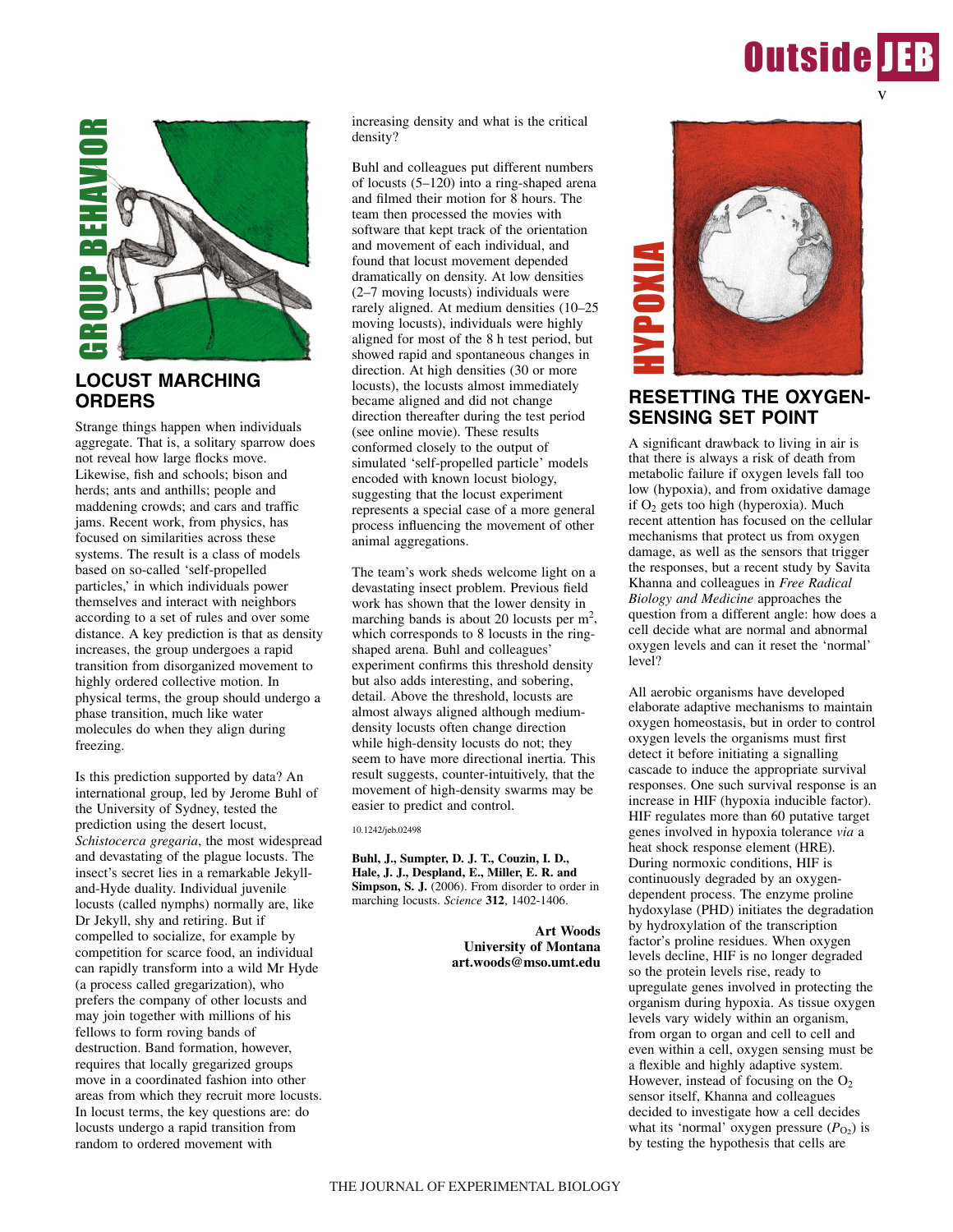

vi

capable of resetting their normoxic set point by changing expression levels of proline hydoxylase.

The team used a murine neuronal cell line (HT22 cells), which they transfected with a luciferase reporter gene; this expressed light-emitting luciferase when HIF bound the heat shock response element. Using this HIF indicator, Khanna and colleagues tested cellular responses to hypoxia; hypoxia should increase HIF levels and induce clearly visible luciferase expression. Cells exposed to 5%  $O_2$  (instead of the 20%  $O_2$ ) cell cultures are generally grown in) showed significantly higher HRE-driven luciferase expression, with further luciferase activity induced when  $O<sub>2</sub>$  levels were decreased to 0.5%. However, cells maintained at 5%  $O_2$ for 4 weeks no longer increased HIF activity in response to that  $P_{\text{O}_2}$ , and when the oxygen levels was decreased further to 0.5%  $O<sub>2</sub>$  the resulting induction of HIF activity was significantly less than in cells adjusted to a norm of  $20\%$  O<sub>2</sub>. This suggested that the biological response to a given  $P_{\text{O}_2}$  is not so much dependent on the  $P_{\text{O}_2}$  itself but on conditioning of the cells.

To further test the hypothesis that the normoxic set point in cells is adjustable, additional HT22 cells were grown in hyperoxic conditions at 30%  $O_2$ . Acute exposure of cells maintained in 30% to 'normal' oxygen levels of 20% resulted in increased HIF activity; the normoxic set point can thus clearly be adjusted both upwards and downwards.

The team then went on to investigate proline hydroxylase mRNA expression and found that cells maintained at low  $O_2$  increased proline hydroxylase expression compared to the  $20\%$  O<sub>2</sub> cells, while decreasing proline hydroxylase expression in high O<sub>2</sub>. They also looked at proline hydroxylase levels in mice maintained in hypoxia (10%  $O_2$ ), which reduced brain  $P_{\text{O}_2}$ , and found that the animals had significantly increased proline hydroxylase expression. Taken together the data indicate that changes in proline hydroxylase expression may be effective in resetting the normoxic set point of cells, and that 'normal'  $P_{O_2}$  is clearly adjustable over a wide range of oxygen levels even within a single cell type.

#### 10.1242/jeb.02495

**Khanna, S., Roy, S., Maurer, M., Ratan, R. R. and Sen, C. K.** (2006). Oxygen sensitive reset of hypoxia-inducible factor transactivation response: Prolyl hydroxylases tune the biological normoxic set point. *Free Rad. Biol. Med.* **40**, 2147-2154.

#### **Sarah L. Milton Florida Atlantic University smilton@fau.edu**



## **PITFALL OR PROMISE: PROTEOMICS FOR NON-MODEL ORGANISMS**

As environmental conditions change, organisms respond by changing the expression patterns of the genes, and proteins that are encoded by their genomes, to cope with their altered circumstances. Changes in protein expression patterns in response to physiological phenomena can be tracked by two-dimensional (2-D) gel electrophoresis, where thousands of proteins from a tissue are separated on a single electrophoresis gel. However, most so-called 'proteomics studies' to date have focused on model organisms who's genomes have been sequenced and gene products identified. With this information in hand, the masses of protein fragments can be determined and matched with theoretical values in order to identify individual proteins. Kevin Russeth and colleagues from the University of Minnesota in Duluth have questioned whether this 'proteomic' approach can also be applied successfully to unsequenced non-model organisms with limited genomic information available. Specifically, they asked whether using combinations of protein search programs improves the identification of proteins in such organisms. By combining and comparing various software programs that are currently used in protein identification, they also tested the assumption that we all too often make: that we can trust the results of sophisticated software.

Russeth's team chose 7 proteins from a 2-D gel of tissues from the thirteen-lined ground squirrel (*Spermophilus tridecemlineatus*) that were expressed during hibernation, as the team were curious to identify protein's involved in the animals' physiological response to hibernation. After isolating the proteins, they were digested into peptide fragments with the protease trypsin and the masses of the resulting fragments measured with high-resolution mass spectrometry. Once the team knew the masses of the peptide fragments from each protein and their amino acid sequences (or content), they analysed the mass patterns with four different algorithms, Mascot, Pro ID, Sequest and Pro BLAST, to try to identify each protein.

Surprisingly, all four programs identified the same proteins from each mass spectrum, with a minimum of 2 and a maximum of 16 unique peptides required to confidently identify a protein. However, the number of peptides that were determined to belong to an identified protein varied from program to program. Thus all the programs obtained the same results, despite differences between the search algorithms, much to the authors' relief.

But how confident can we be in the protein identifications? While several programs achieving the same identification is promising, the authors were cautious and inspected the positively identified spectra manually and judged that two of the seven mass spectra were of insufficient quality to warrant a confident identification, despite the agreement among programs.

Equipped with some assurances that we can confidently identify proteins in organisms with limited genomic information, we might expect some juicy insights into the differences in proteomic expression levels between active and hibernating squirrels, and the authors deliver well on this. They found that a mitochondrial protein, succinyl coenzyme A transferase (SCOT), became significantly up-regulated in the heart of hibernating squirrels. High levels of SCOT are likely to facilitate the increased use of ketone bodies, produced in the liver and delivered by the blood to the heart, as a metabolic fuel while the mammal is dormant.

Thus, despite potential pitfalls that continue to challenge the fully-fledged application of proteomics in non-model organisms, Russeth and his team have shown that there is much promise. It seems that a combination of high quality mass spectrometry, sophisticated search algorithms and a bit of chutzpah are essential for the successful application of proteomics to study non-model organisms.

#### 10.1242/jeb.02496

**Russeth, K. P., Higgins, L. and Andrews, M. T.** (2006). Identification of proteins from nonmodel organisms using mass spectrometry: application to a hibernating mammal. *J. Proteome Res.* **5**, 829-839.

**Lars Tomanek California Polytechnic State University San Luis Obispo ltomanek@calpoly.edu**